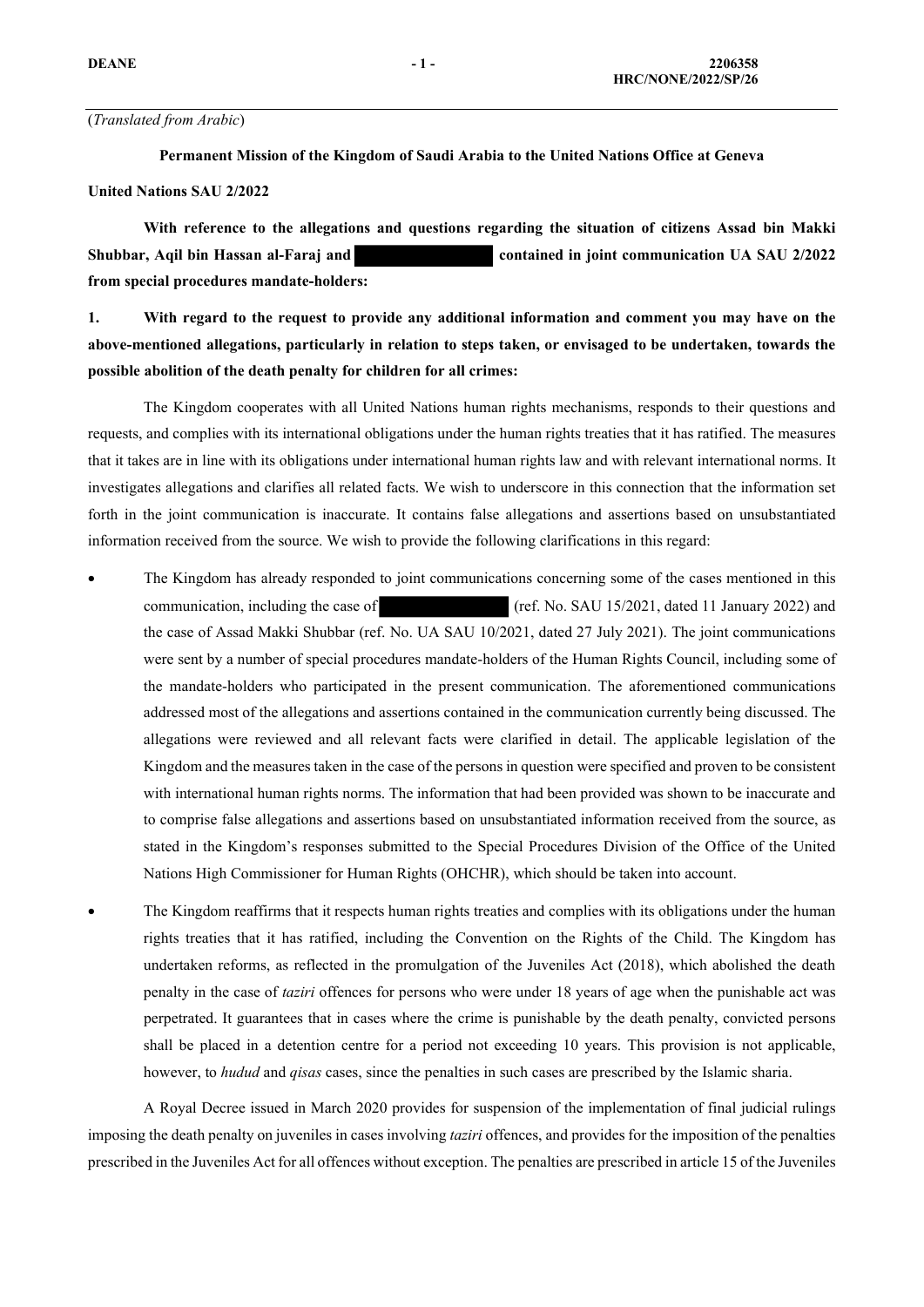Act, which stipulates that if the offence is punishable by the death penalty, the offender shall be placed in a juvenile detention centre for a period not exceeding 10 years.

# **2. With regard to the request to provide information on the existing procedures for persons sentenced to death to seek clemency or a pardon, and to provide detailed information on how Assad Shuhbar can access such procedures:**

 The death penalty can be imposed only for the most serious offences and in extremely limited circumstances. It is not imposed or enforced until judicial proceedings at all levels of jurisdiction have been completed. The Kingdom's legislation provides all guarantees of a fair trial and due process that are consistent with the Kingdom's international human rights obligations. Cases are heard by a bench of three judges in a court of first instance. The judgment is then referred to the appeal court, even if no party has filed an appeal, and is reviewed by a bench of five judges. If the appeal court endorses the death sentence, the case is referred to the Supreme Court and is reviewed by a bench of five judges. If the Supreme Court endorses the judgment, all stages of the proceedings have been completed and the judgment becomes final pursuant to article 210 of the Code of Criminal Procedure and is deemed to be enforceable pursuant to article 212 of the Code.

This has already been stated in the Kingdom's response to communication No. 668/413 of 22 October 2021 regarding the case of Assad Shuhbar. It was ascertained that he had committed terrorist crimes and was one of the participants in the events described in the response. He received a fair and public trial before an independent judiciary, in accordance with the basic rules and procedures of sharia and statutory law and the principles and precepts of a fair trial, and enjoyed full legal safeguards, including his right to legal counsel. His case was heard by a bench of three judges in the court of first instance and the judgment was reviewed by a bench of five judges in the appeal court. It was then reviewed by a bench of five judges in the Supreme Court, which handed down a judgment endorsing the imposition of the death penalty. The death sentence was executed on 9 Shaban 1443 A.H. (12 March 2022 A.D.). These procedures are consistent with the guarantees enshrined in the Kingdom's legislation and with relevant international norms.

**3. With regard to the request to explain whether Mr. Al-Faraj's arrest and subsequent detention are in compliance with international human rights law and standards, and to explain whether his trial was conducted in a manner consistent with international due process and fair trial norms and standards; with regard to the request, within this context, to provide information on whether there has been any investigation, and if so, what was the result, on the allegations of torture or other cruel, inhuman or degrading treatment or punishment allegedly suffered by Mr. Al-Faraj; and with regard to the request, if no investigation was conducted, to explain why:**

Citizen Aqil bin Hassan al-Faraj was arrested on the basis of evidence that he had committed terrorist crimes that threatened the Kingdom's security, which will be specified in due course. On being interrogated, he admitted of his own free will before the investigating authority that he had committed the crimes, and he confirmed his confession to the charges brought against him before the court, in accordance with article 101 (2) of the Code of Criminal Procedure. As he enjoyed full legal capacity and was not placed under duress before the court, the crimes are deemed to constitute valid grounds for his arrest and trial. The Terrorist Crimes and their Financing Act (2013) stipulates that such crimes shall be combated and punished in order to preserve the security and safety of the internal community and the international community, in accordance with relevant international norms and the United Nations Global Counter-Terrorism Strategy.

• **With regard to the question as to whether the arrest and detention of the person concerned were in compliance with international human rights law and standards:**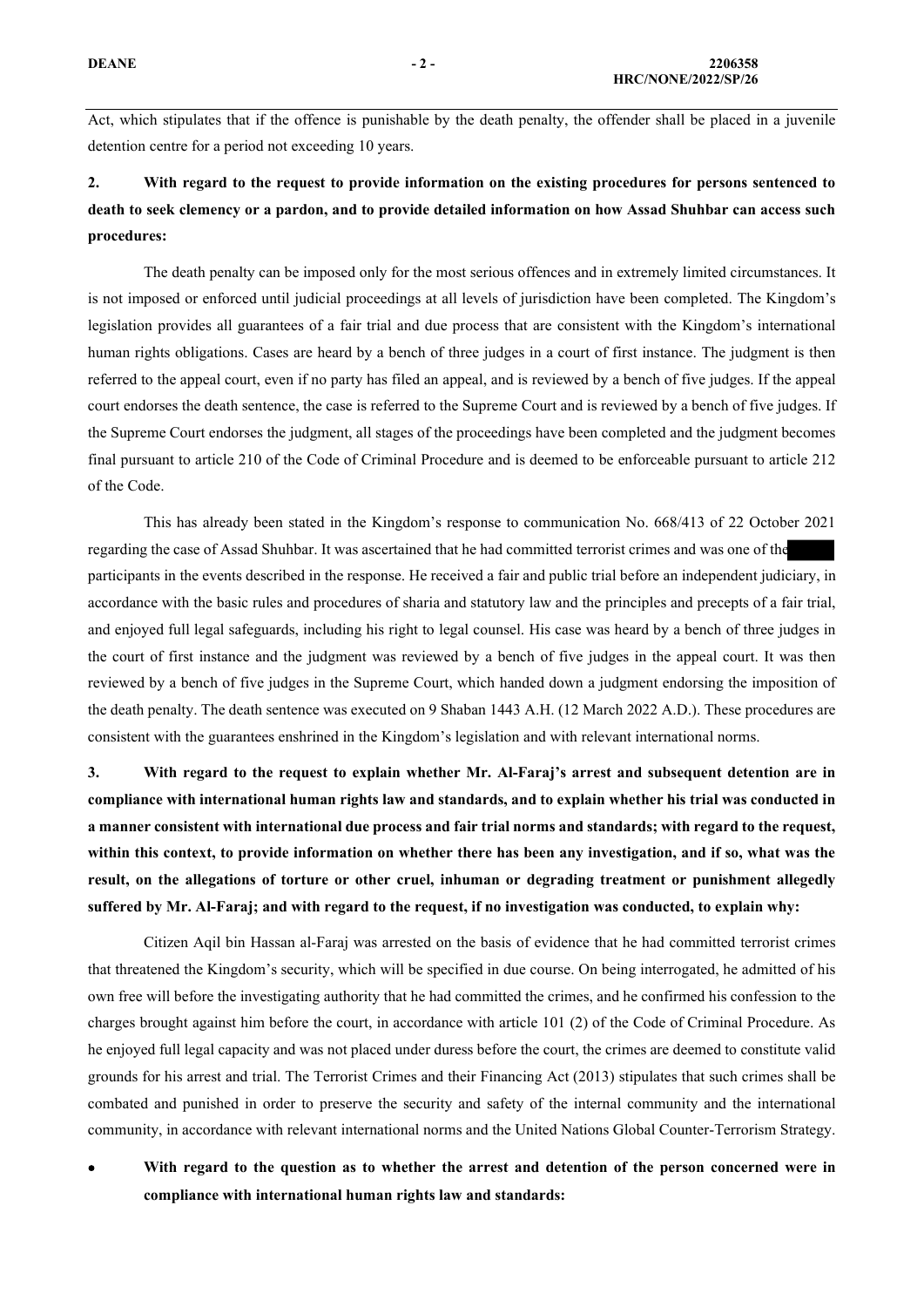Citizen Aqil bin Hassan al-Faraj was arrested on the basis of an arrest warrant issued pursuant to article 4 of the Terrorist Crimes and their Financing Act (2013) and he was detained, pursuant to article 2 of the Act, in the General Intelligence Prison (*Al-Mabahith*) in the city of Dammam. His detention was extended pursuant to article 5 of the Act, since he was charged with having committed a number of terrorist crimes, including the following:

1. Participation in the establishment of a terrorist cell affiliated with a secret armed organization that sought to destabilize the country's security, to kill law enforcement officers, to attack and damage public property, to commit acts of vandalism, to spread chaos and to incite participation in riots;

2. Participation in shooting operations that targeted security patrols and security control centres;

3. Participation in armed robbery, theft of cars and theft from commercial premises at gunpoint;

4. Association with a number of terrorists wanted on security-related charges, and provision of shelter and support to the persons concerned;

5. The attempted murder of law enforcement officers by repeatedly shooting with a sniper's rifle at Awamiyah police station and the Public Prison in Qatif Governorate, and by shooting at a security vehicle parked in front of Awamiyah police station in conjunction with a group of terrorists;

6. Participation with members of a terrorist cell in the targeting of patrols and security vehicles in Awamiyah and Tarut;

7. Smuggling of weapons and ammunition into the Kingdom for trafficking purposes; sale of some of them to terrorists for the purpose of committing crimes and undermining security; possession of two Kalashnikovs, ammunition, magazines and a sniper rifle, acts that are punishable under the Weapons and Ammunition Act;

8. Stockpiling of material aimed at undermining law and order, and sharing it with terrorists through the Internet in order to monitor the movements of security vehicles and law enforcement officers with a view to targeting and assaulting them, acts that are punishable under the Repression of Cybercrime Act.

# • **With regard to the question as to whether trial of the person in question was conducted in a manner consistent with international due process and fair trial norms and standards**:

Once the investigation was completed, the investigating authority (the Public Prosecution Service) believed that there was sufficient evidence to file charges against him pursuant to article 126 of the Code of Criminal Procedure, which stipulates that: "If the Public Prosecution Service is of the opinion, once the investigation has been concluded, that there is sufficient evidence against the accused, the case shall be referred to the competent court and the accused shall be summoned to appear before it." His case file was referred to the competent court and he was summoned to appear before it in accordance with article 15 of the Code, which stipulates that: "The Public Prosecution Service shall, pursuant to its Statute, institute and pursue criminal proceedings before the competent court." The Public Prosecution Service is authorized by article 3 (b) and (c) of its Statute to conduct investigations, to institute or suspend proceedings, and to conduct prosecutions before judicial bodies, in accordance with the law and the implementing regulations.

When the defendant appeared before the court in the presence of the Public Prosecutor, the Public Prosecutor's charges against him were read out and he was provided with a copy thereof in accordance with article 160 of the Code of Criminal Procedure, which stipulates that: "During the arraignment, the court shall inform the accused of the charges against him, read out and explain the indictment, provide him with a copy thereof, and call upon the accused to plead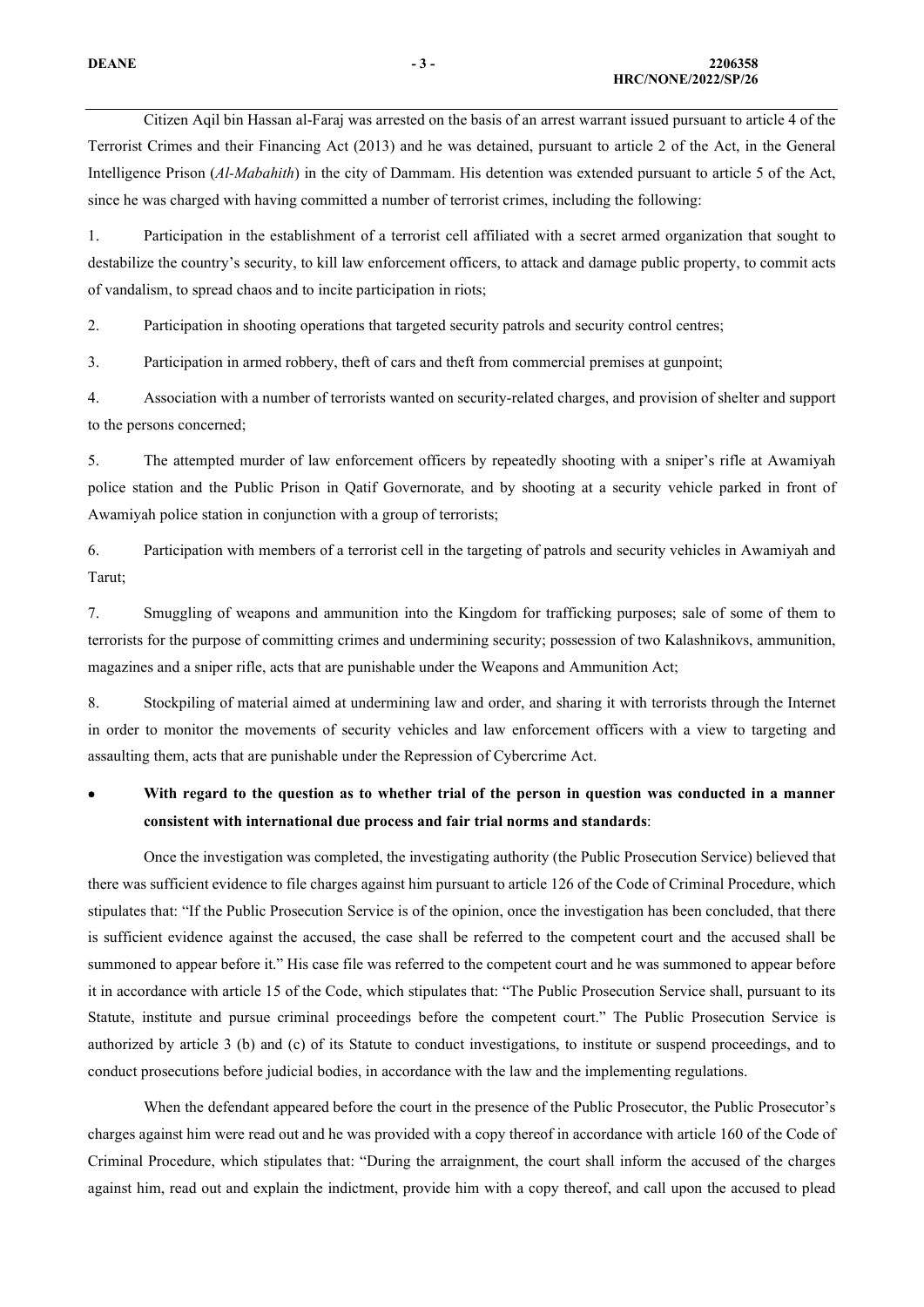# **DEANE - 4 - 2206358**

thereto." The court informed him that he was entitled to appoint a lawyer to defend him in the case, in accordance with article 4 (1) of the Code of Criminal Procedure, and that if he lacked the financial means to appoint a lawyer, he could request the court to appoint one to defend him at the State's expense, in accordance with article 139 of the Code. He requested that a number of legal representatives and a lawyer should be appointed at the State's expense and his request was granted. As he stated that he had suffered from psychological disorders prior to his incarceration, the court decided to have him examined by a medical commission in order to ascertain the state of his mental health and whether it had an impact on his criminal responsibility. The medical commission conducted an examination, investigating the state of his mental health and his general health condition. The commission also reviewed the charges of which he had been convicted and found that he had not suffered from any basic mental illness before, during or after the acts that could have affected his perception, discernment or freedom of choice. The commission issued a decision to the effect that the person in question bore criminal responsibility for any charges that were proven. The legal proceedings continued and the court refrained from delivering its judgment until the statements of all the parties had been heard, all defence pleas had been presented orally or in writing, and no request to present additional information had been filed. Having examined the evidence and the records of the evidence collected, it closed the proceedings in his presence. The casefile was studied in accordance with article 172 of the Code, which stipulates that "any of the parties may provide the court with written information regarding the case for inclusion in the casefile", and article 173 of the Code, which stipulates that the court shall first hear the prosecutor's indictment and then the plea by the defendant or his legal representative or lawyer and the civil party's petition. Each of the parties shall be entitled to comment on the statements of the other parties, the defendant being the last to address the court. The court shall then deliver its judgment, either of acquittal or of conviction with the imposition of a penalty, and in both instances the court shall also rule on the civil party's petition. The case was considered by three judges in the court of first instance, in accordance with article 20 of the Statute of the Judiciary, which stipulates that: "The criminal court shall be composed of the following specialized divisions: divisions for *qisas* and *hudud* cases [which carry, respectively, retaliatory and predetermined penalties]; for *ta'ziri* cases [which carry discretionary penalties]; and for cases involving juveniles. Each division shall comprise three judges, with the exception of cases specified by the Supreme Judicial Council, which shall be examined by a single judge." A preliminary death sentence was handed down against him by the court.

 After the preliminary death sentence was handed down, the defendant was given the right to challenge the judgment and to submit his objection within 30 days from the date of his receipt of a copy thereof, in accordance with article 192 (1) of the Code of Criminal Procedure, which stipulates that: "The convicted person, the prosecutor or the civil claimant may, within the legally prescribed time limit, appeal or request scrutiny of judgments handed down by courts of first instance. The court that hands down the judgment shall inform them of this right when delivering the judgment." Once the objection was filed, it was considered by the judges of the court of first instance, who confirmed their judgment. The entire file was then referred to the appeal court, in accordance with article 196 of the Code, which stipulates that: "The division that rendered the challenged judgment shall examine the grounds on which the objection is based without hearing submissions, unless necessary, and may amend or uphold the judgment as it sees fit. If it upholds the judgment, it shall refer the case, together with copies of all its records and documents, including the statement of objection, to an appeal court. If it amends the judgment, all the parties to the case shall be so informed and the normal procedural rules shall apply." Whenever a death sentence is imposed, the casefile must be referred to a court of appeal, even if none of the parties has lodged an appeal. Article 194 of the Code stipulates that: "The time for filing an appeal or a request for review is 30 days. If no appeal is filed during that period, the right of appeal and review shall expire. If a death sentence is handed down, it shall be submitted to the court of appeal for review, even if none of the parties submits a request." The division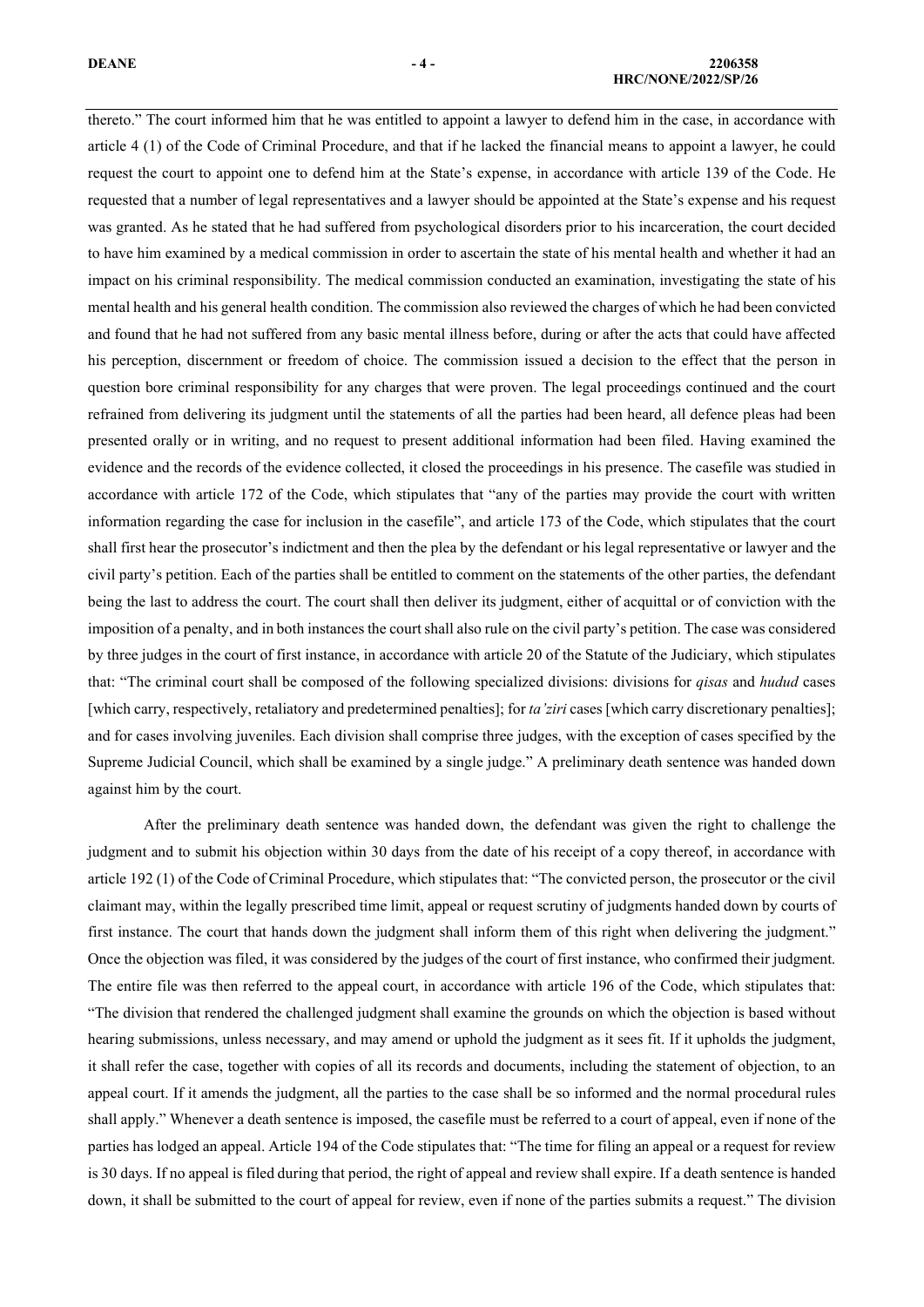### **DEANE - 5 - 2206358 HRC/NONE/2022/SP/26**

of the appellate court which is competent to hear such cases is composed of five judges, as required by article 15 (1) of the Statute of the Judiciary, which stipulates that: "Each region shall have one or more appeal courts. The courts shall comprise various specialized divisions, each consisting of three judges, with the exception of the criminal division hearing cases involving the death penalty, which shall consist of five judges." Several appeal court sessions were held to consider the case of the person concerned. They were attended by the Public Prosecutor, the said person and his legal representative, in accordance with article 197 (1) of the Code of Criminal Procedure, which stipulates that: "The appeal court shall schedule a session to consider the petition for appeal or review if it decides to hold a hearing, and shall notify the parties of the scheduled session." The court examined the casefile of the person in question and heard the statements of all the parties, in accordance with article 197 (2) of the Code, which stipulates that: "The appeal court shall consider the petition for appeal or review on the basis of the documents included in the casefile and the new defence pleas or evidence presented by the parties in support of their appeal. If the court decides to consider the case by means of a hearing, it shall decide, after hearing the statements of the parties with respect to the petition for appeal or review, either to uphold the judgment or to revoke it in whole or in part, and it shall issue a ruling on the part that has been revoked." The appeal court upheld the death sentence handed down against the person in question. Should an appeal court impose or uphold a death penalty, the law requires it to submit the casefile to the Supreme Court, even if such action is not requested by any of the litigants, in accordance with article 199 of the Code. The case was referred to the Supreme Court, in accordance with article 10 of the Code, which stipulates that "death sentences imposed or upheld by an appeal court shall not be final until they have been confirmed by the Supreme Court" and article 198, which stipulates that "the convicted person, the public prosecutor or the civil claimant may lodge an objection in cassation with the Supreme Court against judgments or rulings delivered or upheld by an appeal court". Death sentences upheld by an appellate court are reviewed by five judges, in accordance with article 10 (4) of the Statute of the Judiciary, which stipulates that, without prejudice to the provisions of article 13 of the Statute, the Supreme Court shall exercise its functions through requisitely specialized divisions, each division being composed of three judges with the exception of the criminal division hearing judgments involving the death penalty, which shall be composed of five judges, and each division shall be headed by a chief judge. As the death sentence was upheld by the Supreme Court, all stages of the judicial proceedings were completed and the judgment became final and enforceable. The death sentence was executed on 9 Shaban 1443 A.H. (12 March 2022 A.D.).

The procedures followed and the guarantees provided in the said person's case are consistent with international fair trial and due process guarantees, including the safeguards guaranteeing protection of the rights of those facing the death penalty set forth in resolution 1984/50 of the United Nations Economic and Social Council adopted on 25 May 1984.

As noted in section 2 above, the death penalty can be imposed only for the most serious offences and in extremely limited circumstances. It is not imposed or enforced until judicial proceedings at all levels of jurisdiction have been completed.

It should be underscored in this context that the Kingdom's laws guarantee the right of all accused persons to a fair and public trial before an independent judiciary. They provide numerous legal guarantees, including those enshrined in article 38 of the Basic Law of Governance, which states that there can be no offence and no penalty save on the basis of sharia or statutory provisions. In addition, article 3 of the Code of Criminal Procedure stipulates that no one may be sentenced to a criminal penalty save for an act that is prohibited by sharia or statutory law. Accordingly, the Kingdom's laws provide numerous procedural safeguards designed to regulate the conduct of criminal proceedings, to guarantee the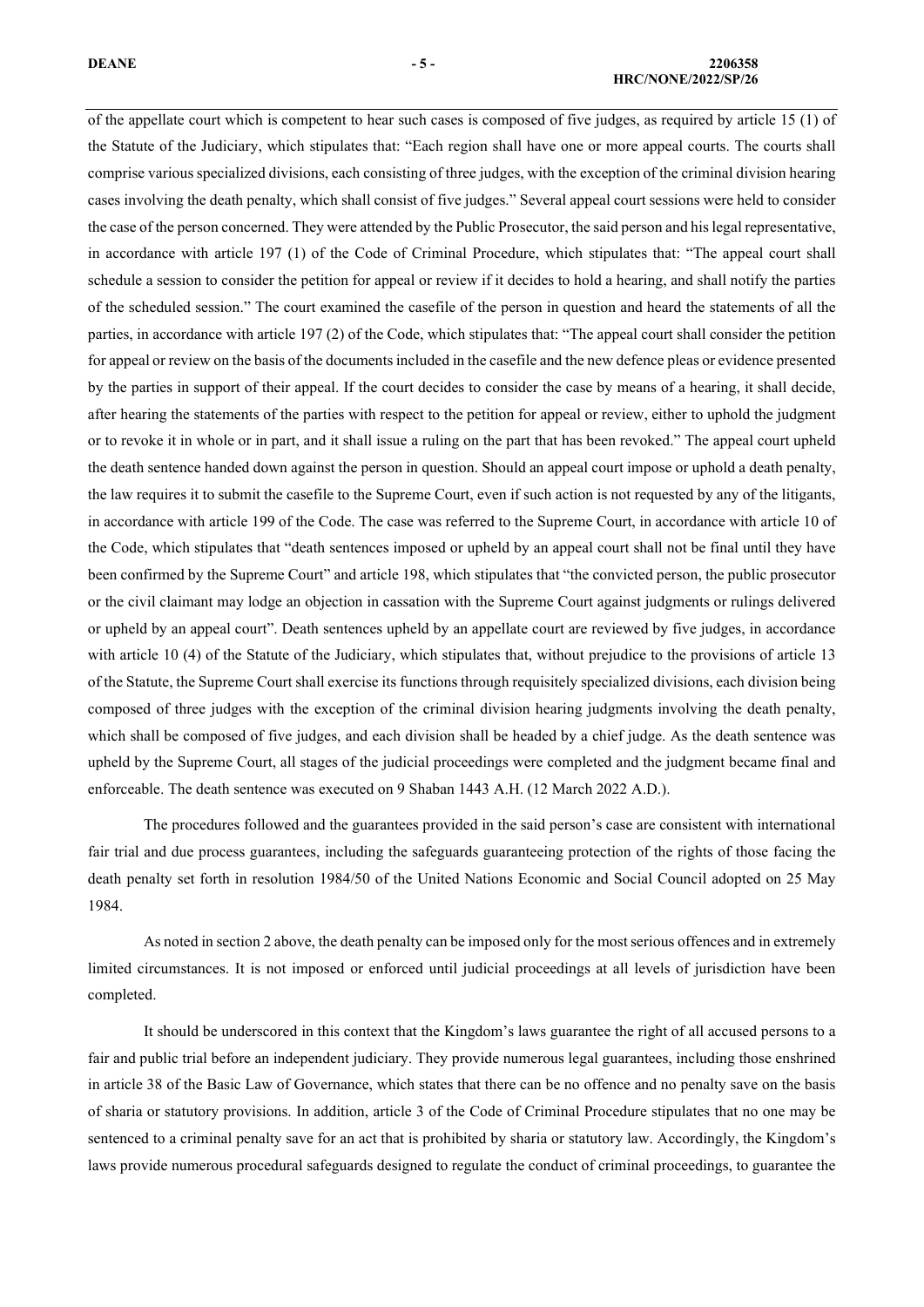rights of defendants, and to ensure that the fundamental presumption of innocence is abandoned only after guilt is lawfully established pursuant to a final verdict.

## • **With regard to the question as to whether there has been any investigation on the allegations of torture and, if so, what was the result**:

The person in question claimed before the court that he had been subjected to torture and coerced to sign the confession. The court undertook the necessary investigations in order to ascertain the facts, and it checked the security surveillance camera footage in the locations and at the times when he was allegedly tortured. The allegations were not found to be accurate. Furthermore, judges do not rely in their judgments on confessions but on factual and presumptive evidence, the arrest and search records, the testimonies of witnesses, and the cross-examinations and statements heard during the judicial proceedings. As such proceedings constitute the final stage of investigation, the court may adopt a number of measures, such as hearing witnesses, conducting visits and inspections, and seeking the opinions of experts, including forensic physicians, in order to safeguard the rights of the parties involved in the case. Article 161 of the Code of Criminal Procedure stipulates that if the accused at any time confesses to the offence with which he is charged, the court shall hear his statements in detail and discuss them with him. Evidence that is proven to have been obtained through torture contravenes the provisions of the Islamic sharia and relevant legislation. According to article 187 of the Code of Criminal Procedure, any action that is inconsistent with the provisions of the Islamic sharia and the legislation derived therefrom is null and void.

We wish to underscore in this connection that the Kingdom's laws prohibit the subjection of arrested persons to physical or mental harm or to torture or degrading treatment. The interrogation of accused persons must be conducted in a manner that does not influence their will to make statements. They may not be required to take an oath or be subjected to coercive measures. The Kingdom's laws criminalize torture and make it a punishable offence, as will be demonstrated below. The Public Prosecution Service investigates crimes in accordance with its areas of jurisdiction established by law. It is independent and forms part of the judiciary, and the Statute of the Public Prosecution Service prohibits any interference with its work. We also wish to reaffirm that the Kingdom complies with the human rights treaties that it has ratified. Citizens and residents are guaranteed equal litigation rights pursuant to article 47 of the Basic Law of Governance. Anyone who has suffered damages is entitled to request compensation pursuant to articles 153 and 215 of the Code of Criminal Procedure, and anyone whose rights have been violated may lodge a complaint based on the available legal remedies. The Kingdom's laws require all State institutions to treat people fairly, regardless of their religion, race, gender or nationality. If any such institution or its representative violates any rights, there are a number of mechanisms that guarantee effective human rights standards, in accordance with the applicable legal procedures. They include the judiciary and competent governmental and non-governmental human rights institutions. These conditions are consistent with article 5 of the Universal Declaration of Human Rights and articles 2, 15 and 16 of the Convention against Torture and Other Cruel, Inhuman or Degrading Treatment or Punishment.

We wish to reaffirm in this connection that the Kingdom's legislation criminalizes torture and makes it a punishable offence. It provides for safeguards and measures to ensure that no detainee or prisoner is subjected to torture or to any other cruel, inhuman or degrading treatment. Article 2 of the Code of Criminal Procedure stipulates that arrested persons shall not be subjected to physical or mental harm or to torture or degrading treatment. In addition, article 36 of the Code stipulates that arrested persons shall be treated in a manner that preserves their dignity and shall not be subjected to physical or mental harm. They must be informed of the reasons for their detention and they are entitled to notify a person of their choice of their arrest. Article 102 of the Code requires the interrogation of accused persons to be conducted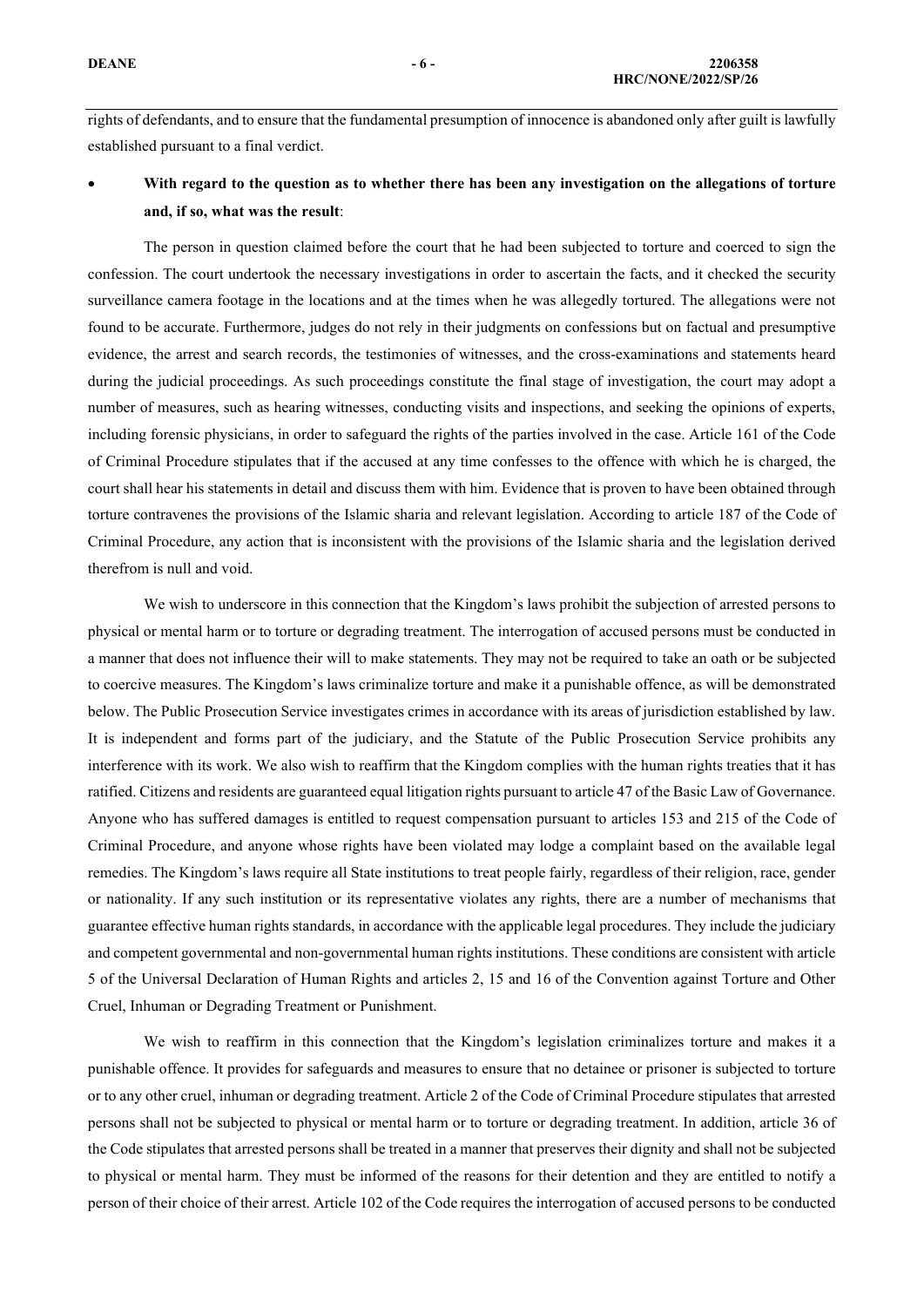in a manner that does not influence their will to make statements. They must not be required to take an oath or be subjected to coercive measures. They may not be interrogated outside the premises of the investigating authority unless the investigator deems such action to be necessary.

Article 28 of the Imprisonment and Detention Act prohibits all forms of assault against prisoners or detainees and stipulates that disciplinary measures shall be taken against civilian or military personnel who commit such an assault, without prejudice to any criminal penalties to which they might be liable. Pursuant to article 2 (8) of Royal Decree No. 43 of 1377 A.H. (1958 A.D.), it is prohibited for public officials to inflict ill-treatment or use coercion such as torture, cruelty, confiscation of property or denial of personal liberties, including exemplary punishment, imposition of fines, imprisonment, exile, mandatory residence in a certain place and illegal entry into private dwellings. The penalty for these offences is imprisonment for up to 10 years.

All prisons and detention centres in the Kingdom are subject to oversight and inspections, and all necessary measures are taken in the event of any infringement. Criminal investigation officers are subject to oversight in their investigative functions by members of the Public Prosecution Service, in accordance with article 25 of the Code of Criminal Procedure.

With a view to supporting action by oversight mechanisms aimed at protecting the rights of prisoners and detainees, the Human Rights Commission is entitled, pursuant to articles 5 (6) and (7) of its Statute, to visit prisons and detention centres at any time without the permission of the competent authorities, to receive complaints regarding human rights violations, to investigate their veracity and to take the requisite legal action. The National Society for Human Rights (a civil society organization) also visits prisons and detention centres and receives complaints. Offices have been opened in prisons for the Public Prosecution Service and in some prisons for the Human Rights Commission and the National Society for Human Rights so that they can monitor the conditions of detention and receive complaints in situ. The Kingdom's laws require all State institutions to treat people fairly, regardless of their religion, race, gender or nationality. If any such institution or its representative violates any rights, there are a number of mechanisms that guarantee effective human rights standards, in accordance with the applicable legal procedures. They include the judiciary and competent governmental and non-governmental human rights institutions.

The Kingdom complies with the human rights treaties that it has ratified, including the Convention against Torture and Other Cruel, Inhuman or Degrading Treatment or Punishment, which constitutes part of its legislation. This is consistent with the Kingdom's human rights obligations.

**4. With regard to the request to provide information on the current conditions of detention of Mr. Al-Faraj, including with regard to whether he can have contacts with his family and lawyers, and the request to explain how these conditions are consistent with the provisions of the Standard Minimum Rules for the Treatment of Prisoners (The Mandela Rules)**:

The person in question was treated during his detention in a manner that preserved his dignity and guaranteed all his rights on a par with other detainees and prisoners. He exercised his right to regular visits and contacts with his family and lawyers and benefited from the necessary medical care.

It should be noted that all detainees and prisoners undergo a medical examination upon arrival in prison, and periodically thereafter, in accordance with article 5 of the Medical Service Regulations. Medical care is provided to all prisoners and detainees, in accordance with article 22 of the Imprisonment and Detention Act. All detention centres and prisons are subject to judicial, administrative, health and social inspections, in accordance with article 5 of the Act, which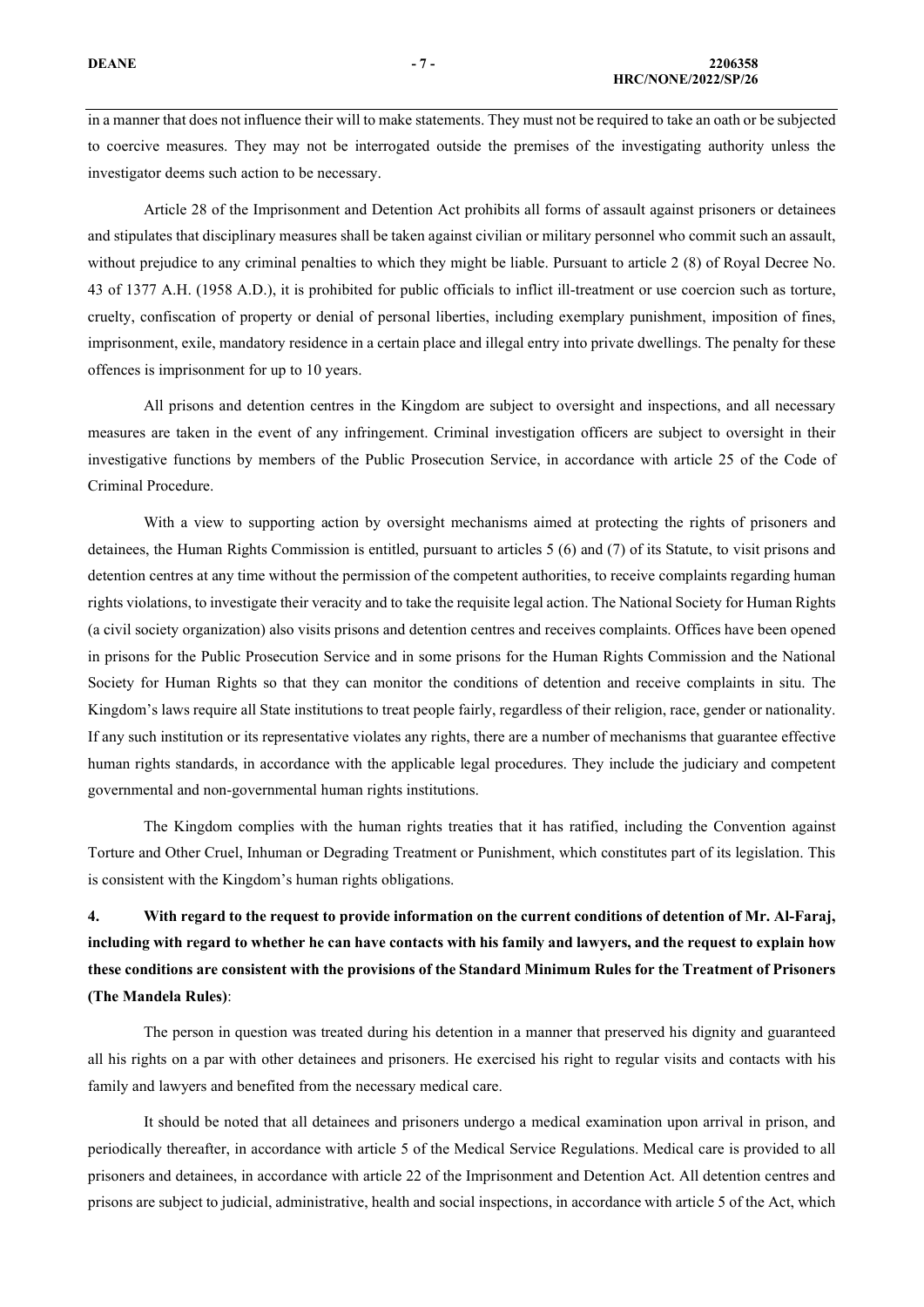### **DEANE - 8 - 2206358 HRC/NONE/2022/SP/26**

stipulates that: "All prisons and detention centres in the Kingdom are subject to judicial, administrative, health and social inspections, in accordance with the implementing regulations." The right to visits and contacts is guaranteed by article 12 of the Act. Every prisoner or detainee has the right to submit a complaint pursuant to article 39 of the Code of Criminal Procedure, which stipulates that: "All prisoners and detainees shall have the right to submit a written or oral complaint at any time to the warden of the prison or detention centre and request that he communicate it to a member of the Public

Prosecution Service. The official shall accept the complaint, promptly communicate it after recording it in the designated logbook, and provide the person making the complaint with an acknowledgement of receipt. The administration of the prison or detention centre shall set aside an office for the competent member of the Public Prosecution Service so that he can follow up cases of prisoners or detainees."

This is consistent with relevant international norms, such as the provisions of the United Nations Standard Minimum Rules for the Treatment of Prisoners (The Mandela Rules), Rule 24 (1) of which stipulates that: "The provision of health care for prisoners is a State responsibility. Prisoners should enjoy the same standards of health care that are available in the community  $[...]$ ". Rule 56 (1) stipulates that: "Every prisoner shall have the opportunity each day to make requests or complaints to the prison director or the prison staff member authorized to represent him or her." It is also consistent with Rule 30 concerning medical examinations, Rule 58 concerning visits and contacts, and Principle 24 of the Body of Principles for the Protection of All Persons under Any Form of Detention or Imprisonment, which stipulates that: "A proper medical examination shall be offered to a detained or imprisoned person as promptly as possible after his admission to the place of detention or imprisonment, and thereafter medical care and treatment shall be provided whenever necessary. This care and treatment shall be provided free of charge."

**5. With regard to the request to provide detailed information about the review process that led to the welcomed decision to release Mr. Al-Marhoon and on steps taken to investigate the allegations of torture allegedly inflicted upon him, to bring to account any personnel found responsible, directly or through supervision, and to afford him redress, reparation and rehabilitation**:

 A Royal Decree issued in March 2020 provides for suspension of the implementation of final judicial rulings imposing the death penalty on juveniles in cases involving *taziri* offences, and provides for the imposition of the penalties prescribed in the Juveniles Act for all offences without exception. The penalties are prescribed in article 15 of the Juveniles Act, which stipulates that if the offence is punishable by the death penalty, the offender shall be placed in a juvenile detention centre for a period not exceeding 10 years.

In line with the above-mentioned Royal Decree, the execution of the death penalty imposed on the person concerned for a *taziri* offence was suspended. His casefile was referred by the Public Prosecution Service to the competent court, and the Public Prosecutor requested that the previous judgment should be reconsidered and that he should be prosecuted in accordance with article 15 of the Juveniles Act. During the retrial, which was was conducted in accordance with the established procedures, the person in question was permitted to present a defence and seek the assistance of legal representatives. A preliminary judgment was handed down sentencing him to 10 years' imprisonment, in accordance with the aforementioned article, from the date of his detention, based on article 215 of the Code of Criminal Procedure, which stipulates that: "If a convicted person is sentenced to a term of imprisonment and has already served part of that term while being detained in connection with the case that has been adjudicated, the period of such detention shall be deducted from the term of imprisonment imposed on the accused." The judgment was reviewed by a higher court and he was released after serving his sentence on 1 Rajab 1443 A.H. (2 February 2022 A.D.).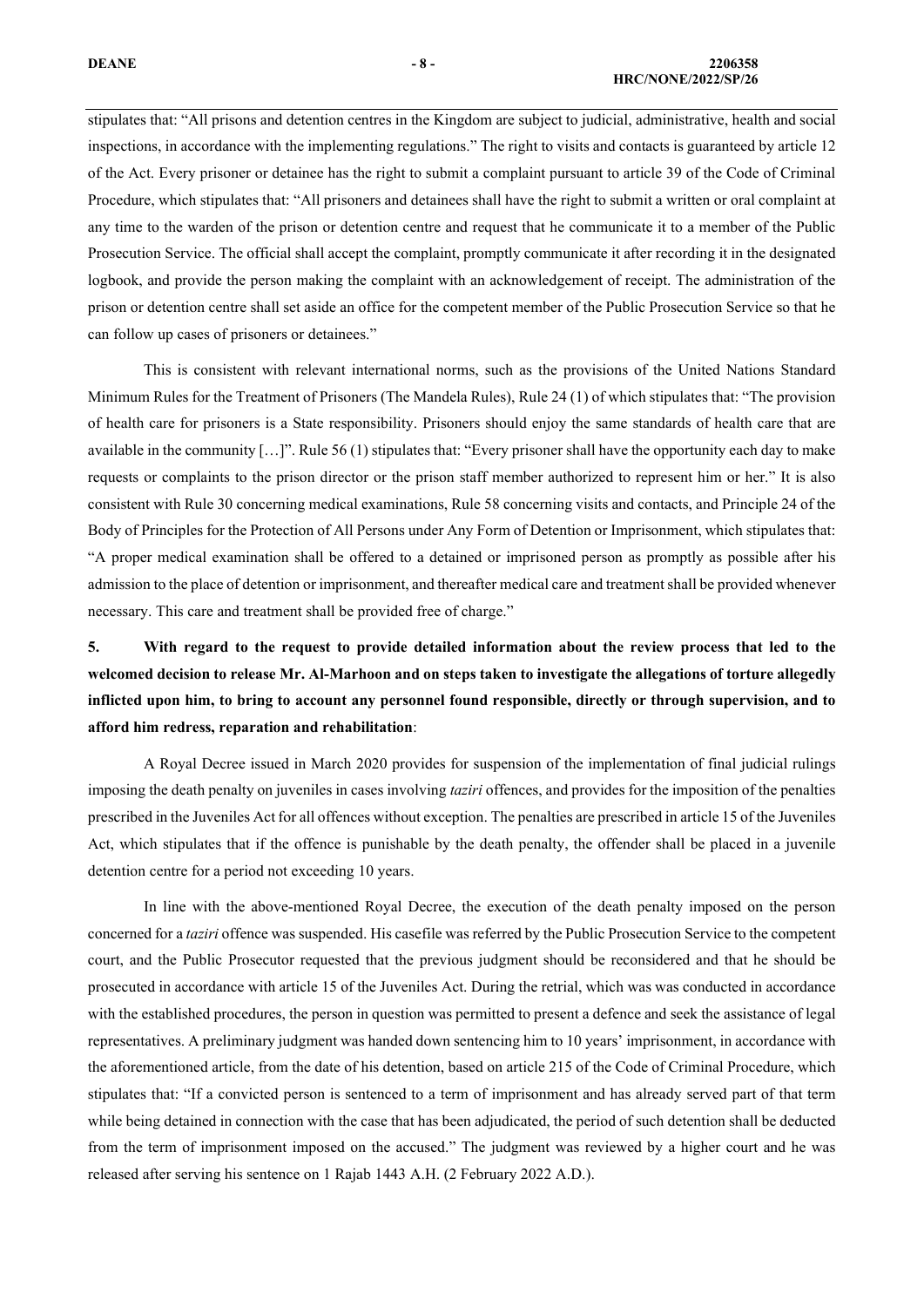It should be noted that the procedures leading to the release of the person in question and the inaccuracy of the allegations of torture were clarified in the Kingdom's previous response (HRC/NONE/2022/SP/15/GE.22-03393 "A"), dated 3 March 2022, which was published on the OHCHR website. It was a response to communication AL SAU 15/2021, dated 11 January 2022, submitted by special procedures mandate-holders of the Human Rights Council, including a number of mandate-holders who participated in the current communication. The Kingdom's communication addressed most of the allegations and assertions contained in the communication currently under investigation. It reviewed the allegations, and all pertinent facts were clarified in detail. In addition, it described the applicable legislation of the Kingdom and the measures taken with respect to the said person's case, which were in line with international human rights principles and norms. The communication demonstrated that the information provided was inaccurate and included false allegations and assertions based on unsubstantiated information received from the source. The Kingdom's responses submitted to the Special Procedures Division of OHCHR should be taken into account.

**6. With regard to the request for detailed information on whether the Government's counter-terrorism efforts comply with United Nations Security Council resolutions 1373 (2001), 1456 (2003), 1566 (2004), 1624 (2005), 2178 (2014), 2341 (2017), 2354 (2017), 2368 (2017), 2370 (2017), 2395 (2017) and 2396 (2017), and with Human Rights Council resolution 35/34, and General Assembly resolutions 49/60, 51/210, 72/123, 72/180 and 73/174, in particular with international human rights law, refugee law and humanitarian law contained therein**:

We wish to reaffirm that the Kingdom complies with the human rights treaties that it has ratified. Its laws are continuously reviewed, updated and expanded to reflect local and international developments. The Kingdom has suffered greatly, like other countries, from terrorist attacks. The terrorists unlawfully targeted innocent and irreproachable citizens, residents and law enforcement officers. Even women and children have not been spared and many of them have lost their lives, not to mention the material damage caused by such attacks. All acts, procedures, practices and manifestations of the crime of terrorism violate human rights, including the basic right to life, and fundamental freedoms, undermine international peace and security, and pose a threat to the security of nations and the stability of society.

The Kingdom remains committed to promoting and protecting human rights on the basis of the Islamic sharia, which enjoins respect for human rights and prohibits any violation of those rights while maintaining a balance between individual interests and the interests of society. This principle is enshrined in article 26 of the Basic Law of Governance which stipulates that: "The State shall protect human rights in accordance with the Islamic sharia." The Kingdom has acceded to a number of international human rights treaties. Action to prevent and combat the crime of terrorism and to promote the rule of law constitutes a vital means of supporting sustainable development, and to this end all States and societies should enact additional laws to promote and protect human rights. The Kingdom is determined to combat terrorism and has taken vigorous action to achieve that goal, in line with its commitment to the purposes and principles of the United Nations, in particular international human rights law, relevant United Nations Security Council resolutions, the 1994 Declaration on Measures to Eliminate International Terrorism and the 1996 Supplementary Declaration thereto. The Kingdom has taken effective measures to combat terrorism and protect human rights and is determined to comply with its obligations to combat terrorism and its financing and to protect national security. Its national legislation criminalizes terrorism, provides for the punishment of perpetrators, and contains no vague or ambiguous terms. As the legislation is published and disseminated on governmental and other websites, everybody has access thereto. The Counter-Terrorism and Financing of Terrorism Act contains clear definitions of the crimes of terrorism and financing of terrorism, which are consistent with international norms and the Kingdom's international obligations. It specifies the procedures for arrest and detention, the assignment of lawyers and temporary release, and the court that is competent to hear such cases.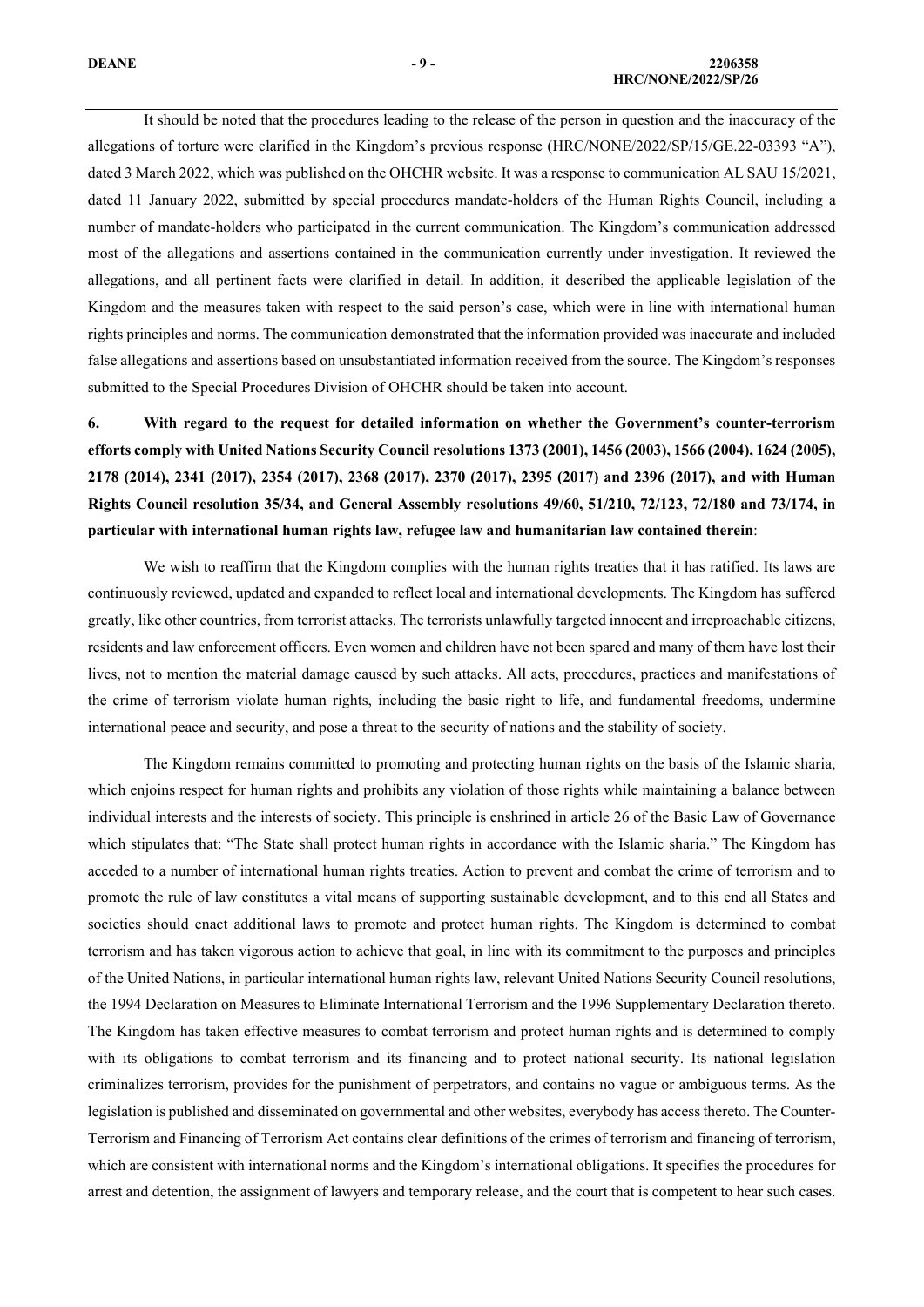It also defines the offences and penalties. The Act provides for the establishment of specialized centresfor the re-education of persons detained and convicted of terrorist offences and for the creation of correctional and rehabilitation facilities to facilitate their reintegration into society.

The Kingdom has spared no effort to combat terrorism and extremism, to criminalize such acts and to impose deterrent penalties. The security forces have successfully prevented numerous acts of terrorist violence and thwarted many heinous terrorist plans, while demonstrating due regard for human rights. The King Abdulaziz Centre for National Dialogue, which plays an important role in spreading moderation and promoting tolerance and coexistence, has launched numerous projects designed to achieve its goals. They include the Tibyan Project on combating extremism, which seeks to spread the values of moderation, tolerance and repudiation of all forms of extremism. At the regional and international levels, the Global Centre for Combating Extremist Ideology ("Itidal"), inaugurated on 25 Sha'ban 1438 A.H. (21 May 2017 A.D.) by the Custodian of the Two Holy Mosques, King Salman bin Abdulaziz, is a component of the institutional framework for fighting terrorism. Working in collaboration with related international organizations, the Centre monitors and analyses extremist ideology in order to confront it and provide protection against it. These actions are consistent with the Kingdom's obligations. The Kingdom has played an effective and influential role in maintaining security and tackling the phenomenon of terrorism by adopting the requisite measures and procedures, including security and intellectual strategies for confronting terrorism, the imposition of financial restrictions, and the protection and promotion of human rights.

In conclusion, the Kingdom reaffirms that it responds to the letters, appeals and communications that it receives, and clarifies all relevant facts in line with its policy of cooperation with international human rights mechanisms. Accordingly, it has been clearly demonstrated that the information contained in the joint communication is inaccurate and based on false allegations and assertions. It has also been shown that the action taken against the persons concerned was consistent with and did not violate international human rights instruments and norms of relevance to the allegations. The action complied with the Kingdom's obligations, including those incurred through its accession to the Convention against Torture and Other Cruel, Inhuman or Degrading Treatment or Punishment, and the Convention on the Rights of the Child.

The Kingdom reminds the special procedures mandate-holders of the Human Rights Council who participated in the current communication of the Code of Conduct for Special Procedures Mandate-holders of the Human Rights Council adopted by resolution 5/2 of 18 June 2007, in particular the following provisions:

1. Article 4 (3) of the Code of Conduct stipulates that mandate-holders shall carry out their mandate while fully respecting the national legislation and regulations of the country wherein they are exercising their mission. When an issue arises in this regard, mandate-holders shall adhere strictly to the provisions of Regulation 1 (e) of the regulations.

2. Article 6 (a) of the Code of Conduct requires mandate-holders to give due consideration when discharging their mandate to the information provided concerning cases.

3. They should take into account in a comprehensive manner the information concerning cases provided by the Kingdom, in accordance with article 6 (b) of the Code of Conduct.

4. Mandate-holders should evaluate all information, in particular allegations and assertions received from sources, in the light of internationally recognized human rights standards relevant to their mandate, and of international conventions to which the State concerned is a party, in accordance with article 6 (c) of the Code of Conduct.